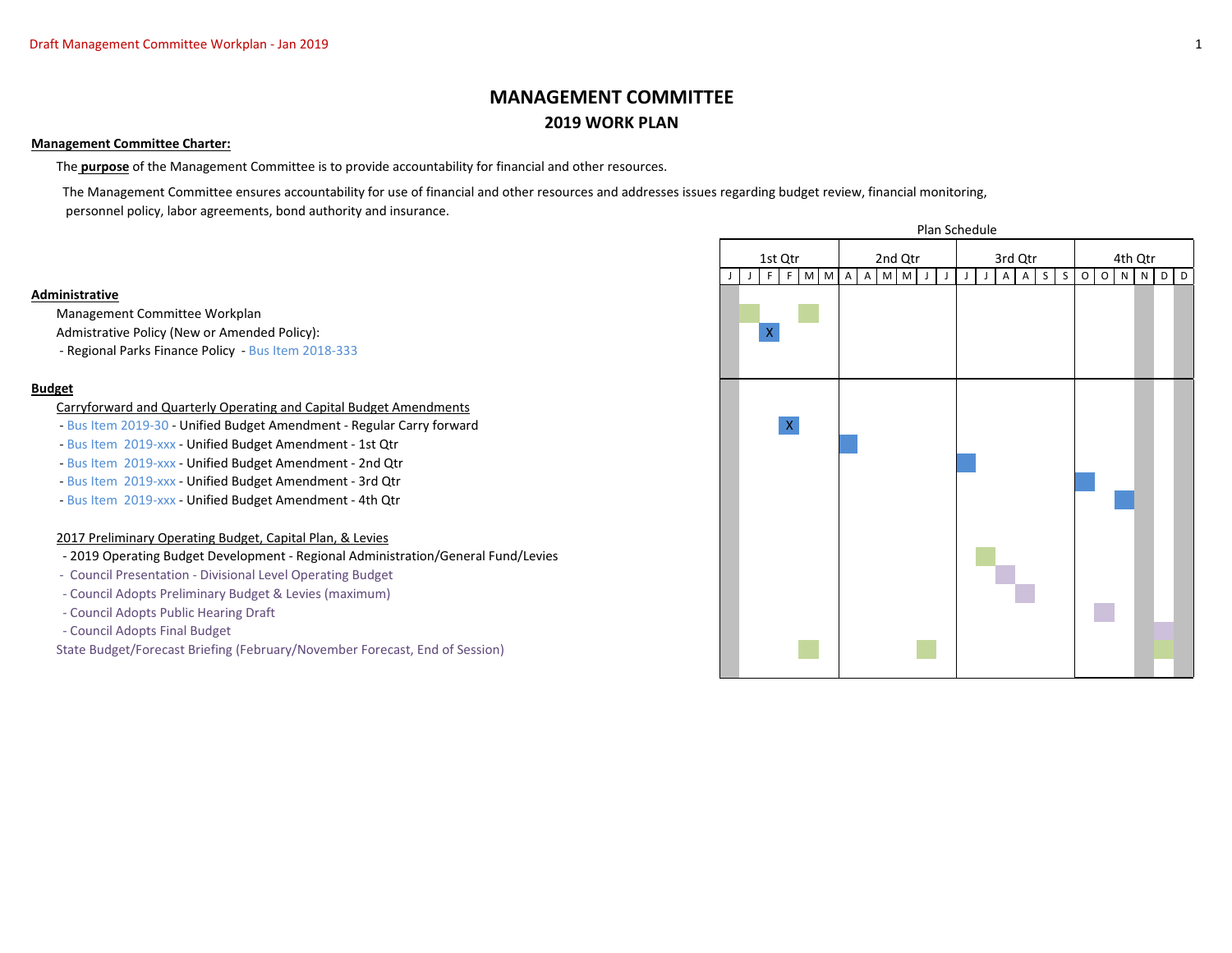#### **Finance - Investments - Debt**

Quarterly Financial Reports - Operating Funds Quarterly Investment Review Committee Report GO Bond Parameters Resolution - Bus Item 2019-xxx; Resolutions 2019-xxx - Results of Sale - GO WW Bonds, GO Transit, GO Parks PFA Loan Agreement - Bus Item 2019-xxx SWLRT Cash Flow Financing Plan Annual Affirmation of Transaction Based Financial Contracts - Bus Item 2019-xxx Authorized Financial Institutions - Annual review - Bus Item 2019-xxx

## **Human Resources - Labor Relations**

Labor Strategy & Parameters

Bargaining Agreements:

- AFSCME (exp. 12/31/2020) -no action
- ATU (exp. 07/31/2020) no action
- Electricians (exp. 4/30/18) Bus Item xxxx-xxx
- Machinists (exp. 12/31/17) no action
- MANA (exp. 12/31/2020) no action
- Oper Engineers, Local No 49 (exp. 12/31/20) no action
- Painters (exp. 4/30/19) Bus Item xxxx-xxx
- Pipefitters (exp. 4/30/19) Bus Item xxxx-xxx
- Police FT-LELS 192 (exp. 12/31/17) Bus Item xxx-53
- Police PT LELS 192 (exp. 12/31/17) Bus Item xxxx-xxx
- Police Adm/Supv LELS 203 (exp. 12/31/17) Bus Item xxxx-xxx
- TMSA (exp. 12/31/20) no action

| $\bar{\mathsf{X}}$ |  |  |
|--------------------|--|--|
|                    |  |  |
|                    |  |  |
|                    |  |  |
|                    |  |  |